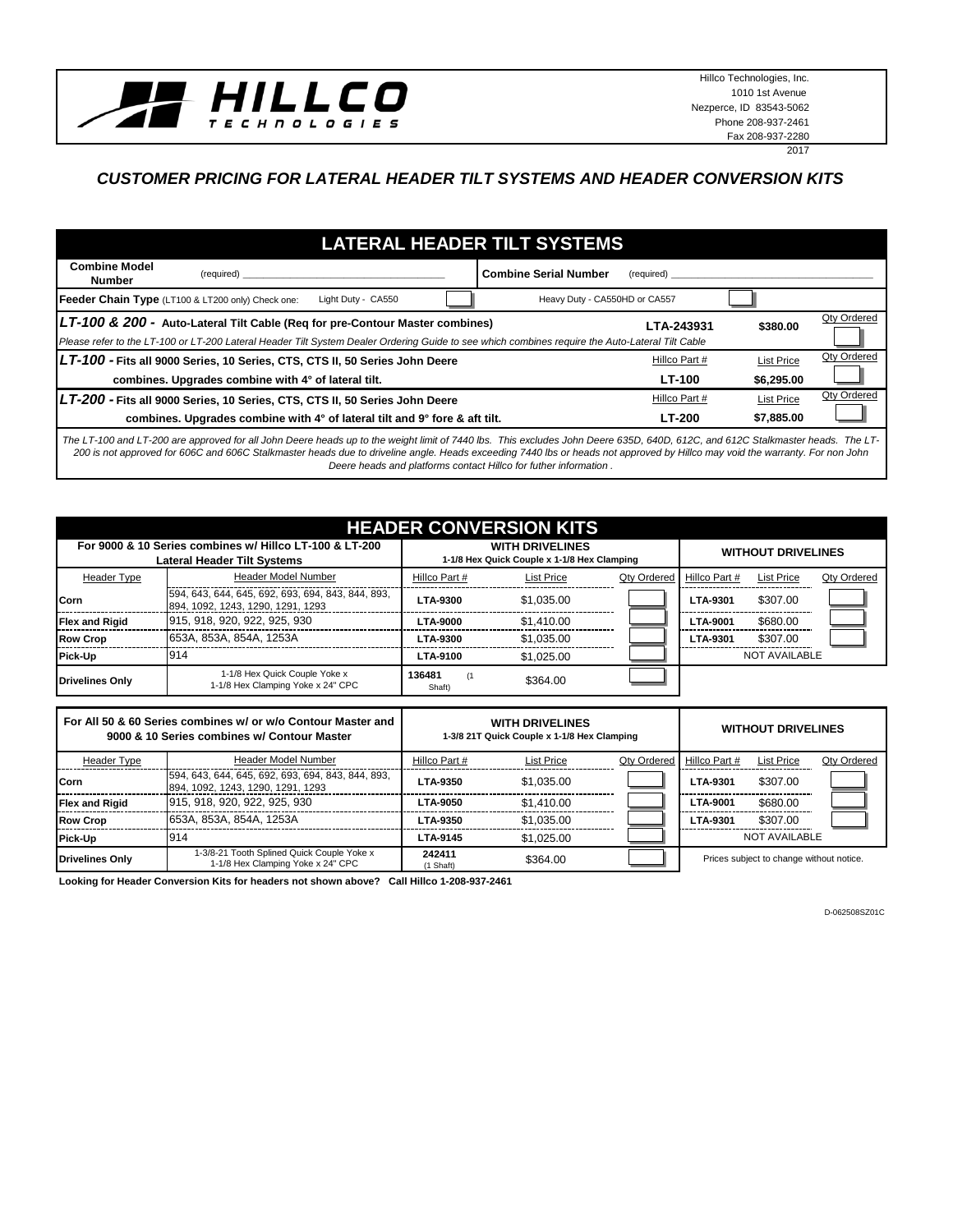# **LT-100 LATERAL HEADER TILT SYSTEM CUSTOMER ORDERING GUIDE (FOR COMBINE ONLY)**

|                                  |                                                                                                        | LT-100 LATERAL HEADER TILT SYSTEM CUSTOMER ORDERING GUIDE (FOR COMBINE ONLY)                                                                          |                |                 |                     |                           |                 |               |                         |                         |                         |                            |               |                    |                |                           |                     |                |                             |                                                 |                         |                        |                   |                       |                                                                                                                                                                                                                                                                                                                                                                                                                                 |                      |                  |
|----------------------------------|--------------------------------------------------------------------------------------------------------|-------------------------------------------------------------------------------------------------------------------------------------------------------|----------------|-----------------|---------------------|---------------------------|-----------------|---------------|-------------------------|-------------------------|-------------------------|----------------------------|---------------|--------------------|----------------|---------------------------|---------------------|----------------|-----------------------------|-------------------------------------------------|-------------------------|------------------------|-------------------|-----------------------|---------------------------------------------------------------------------------------------------------------------------------------------------------------------------------------------------------------------------------------------------------------------------------------------------------------------------------------------------------------------------------------------------------------------------------|----------------------|------------------|
|                                  |                                                                                                        | CHOOSE YOUR COMBINE'S MODEL AND SERIAL NUMBER, THEN FOLLOW THE COLUMN DOWN TO YOUR JD AND HILLCO PRICING                                              |                |                 |                     |                           |                 |               |                         |                         |                         |                            |               |                    |                |                           |                     |                |                             | John Deere Combine Model & Serial Number Breaks |                         |                        |                   |                       |                                                                                                                                                                                                                                                                                                                                                                                                                                 |                      |                  |
|                                  |                                                                                                        | This ordering guide covers equipping the                                                                                                              |                |                 |                     |                           |                 |               |                         |                         |                         |                            |               |                    |                |                           |                     |                |                             |                                                 |                         |                        |                   |                       |                                                                                                                                                                                                                                                                                                                                                                                                                                 |                      |                  |
|                                  |                                                                                                        | combine only with a Hillco LT-100.                                                                                                                    |                |                 |                     |                           |                 | SEE NOTE      |                         |                         |                         |                            | SEE NOTE      |                    |                |                           |                     | SEE NOTE       |                             |                                                 |                         |                        | SEE NOTE          |                       | SEE NOTE                                                                                                                                                                                                                                                                                                                                                                                                                        |                      | SEE NOTE         |
|                                  | <b>Combine Requirements</b><br>Dial-A-Matic.<br>and In-Cab Display.                                    | 1. All 9000, 9010, CTS & CTS II Combines must have<br>2. All 50 Series Combines must have Header Height<br>Sensing (HHS), Active Header Control (AHC) |                | 660100)<br>9400 | 9400 (660101        | 9410                      | 695100)<br>9450 | 9450 (695101- | $-660200$<br>9500       | 9500 (660201-           | 9510                    | $-695200$<br>9550          | 9550 (695201- | $-660300$<br>9600( | 9600 (660301-  | 9610                      | $-695300$<br>9650 ( | 9650 (695301-  | $-660400$<br>$\overline{c}$ | CTS (660401-                                    | CTSII                   | $-695400$<br>9650CTS ( | 9650CTS (6954010- | $-695500$<br>9650STS( | 9650STS (695501-                                                                                                                                                                                                                                                                                                                                                                                                                | $-695600$<br>9750STS | 9750STS (695601- |
|                                  |                                                                                                        |                                                                                                                                                       |                |                 |                     |                           |                 |               |                         |                         |                         | <b>Hillco Parts - 2017</b> |               |                    |                |                           |                     |                |                             |                                                 |                         |                        |                   |                       |                                                                                                                                                                                                                                                                                                                                                                                                                                 |                      |                  |
| <b>Part Number</b>               | <b>Description</b>                                                                                     | <b>List Price</b>                                                                                                                                     | Qty.           |                 |                     |                           |                 |               |                         |                         |                         |                            |               |                    |                |                           |                     |                |                             |                                                 |                         |                        |                   |                       |                                                                                                                                                                                                                                                                                                                                                                                                                                 |                      |                  |
| LT-100                           | KIT                                                                                                    | \$6,295.00                                                                                                                                            | $\mathbf{1}$   | X               | X                   | X                         | X               | X             | X                       | X                       | X                       | X                          | X             | X                  | X              | X                         | X                   | X              | X                           | X                                               | X                       | X                      | X                 | X                     | X                                                                                                                                                                                                                                                                                                                                                                                                                               | X                    | X                |
| LTA-243931                       | <b>HARNESS</b>                                                                                         | \$380.00                                                                                                                                              |                | $\overline{X}$  |                     |                           |                 |               | $\overline{\mathsf{x}}$ |                         |                         |                            |               | $\overline{X}$     |                |                           |                     |                | $\overline{X}$              |                                                 |                         |                        |                   |                       |                                                                                                                                                                                                                                                                                                                                                                                                                                 |                      |                  |
|                                  |                                                                                                        | <b>Hillco Parts Total (List Price)</b><br>does not include freight or installation                                                                    |                | \$6,675.00      | \$6,295.00          | \$6,295.00                | \$6,295.00      | \$6,295.00    | \$6,675.00              | \$6,295.00              | \$6,295.00              | \$6,295.00                 | \$6,295.00    | \$6,675.00         | \$6,295.00     | \$6,295.00                | \$6,295.00          | \$6,295.00     | \$6,675.00                  | \$6,295.00                                      | \$6,295.00              | \$6,295.00             | \$6,295.00        | \$6,295.00            | \$6,295.00                                                                                                                                                                                                                                                                                                                                                                                                                      | \$6,295.00           | \$6,295.00       |
|                                  |                                                                                                        |                                                                                                                                                       |                |                 |                     |                           |                 |               |                         |                         |                         | John Deere Parts - 2017    |               |                    |                |                           |                     |                |                             |                                                 |                         |                        |                   |                       |                                                                                                                                                                                                                                                                                                                                                                                                                                 |                      |                  |
|                                  | Part Number Description                                                                                | <b>List Price</b>                                                                                                                                     | Qty.           |                 |                     |                           |                 |               |                         |                         |                         |                            |               |                    |                |                           |                     |                |                             |                                                 |                         |                        |                   |                       |                                                                                                                                                                                                                                                                                                                                                                                                                                 |                      |                  |
| AH145061                         | <b>HANDLE</b>                                                                                          | \$42.04                                                                                                                                               | 1              | X               | X                   | X                         |                 |               | X                       | X                       | X                       |                            |               | X.                 | X              | X                         |                     |                | X                           | X                                               | X                       |                        |                   |                       |                                                                                                                                                                                                                                                                                                                                                                                                                                 |                      |                  |
| AH145060                         | <b>SWITCH</b>                                                                                          | \$81.69                                                                                                                                               | $\mathbf{1}$   | Χ               | X                   | X                         |                 |               | X                       | X                       | X                       |                            |               | X.                 | X              | X                         |                     |                | X                           | X                                               | X                       |                        |                   |                       |                                                                                                                                                                                                                                                                                                                                                                                                                                 |                      |                  |
| AH215463                         | <b>HANDLE</b>                                                                                          | \$924.09                                                                                                                                              | -1             |                 |                     |                           | X               |               |                         |                         |                         | X                          |               |                    |                |                           | X                   |                |                             |                                                 |                         | X                      |                   | X                     |                                                                                                                                                                                                                                                                                                                                                                                                                                 | X                    |                  |
| AH207160                         | <b>HANDLE</b>                                                                                          | \$912.42                                                                                                                                              | $\overline{1}$ |                 |                     |                           |                 | X             |                         |                         |                         |                            | X             |                    |                |                           |                     | X              |                             |                                                 |                         |                        | X                 |                       | X                                                                                                                                                                                                                                                                                                                                                                                                                               |                      | X                |
| AH220605                         | <b>BOARD</b>                                                                                           | \$1,104.49                                                                                                                                            | $\mathbf{1}$   |                 |                     |                           |                 | $X(1)$ $X(1)$ |                         |                         |                         |                            | $X(1)$ $X(1)$ |                    |                |                           |                     | $X(1)$ $X(1)$  |                             |                                                 |                         | X(1)                   | X(1)              | X(1)                  | X(1)                                                                                                                                                                                                                                                                                                                                                                                                                            | X(1)                 | X(1)             |
| AH137147                         | <b>BOARD</b>                                                                                           | \$664.16                                                                                                                                              |                | X               | X                   | X                         |                 |               | $\overline{\mathsf{x}}$ | $\overline{\mathsf{x}}$ | $\overline{\mathsf{x}}$ |                            |               | X                  | $\overline{X}$ | $\overline{\mathsf{x}}$   |                     |                | $\overline{X}$              | X                                               | $\overline{\mathsf{x}}$ |                        |                   |                       |                                                                                                                                                                                                                                                                                                                                                                                                                                 |                      |                  |
| H159740                          | LABEL                                                                                                  | \$8.34                                                                                                                                                | $\mathbf{1}$   |                 | X                   | $\boldsymbol{\mathsf{X}}$ |                 |               |                         | X                       | X                       |                            |               |                    | X              | $\boldsymbol{\mathsf{X}}$ |                     |                |                             | $\mathsf{X}$                                    | $\mathsf{X}$            |                        |                   |                       |                                                                                                                                                                                                                                                                                                                                                                                                                                 |                      |                  |
| AH111705                         | <b>SWITCH</b>                                                                                          | \$53.25                                                                                                                                               | $\overline{1}$ |                 | X                   | X                         |                 |               |                         | X                       | X                       |                            |               |                    | X              | $\overline{\mathsf{x}}$   |                     |                |                             | $\overline{X}$                                  | $\overline{X}$          |                        |                   |                       |                                                                                                                                                                                                                                                                                                                                                                                                                                 |                      |                  |
| H143918                          | <b>ACTUATOR</b>                                                                                        | \$2.23                                                                                                                                                | $\mathbf{1}$   |                 | X                   | X                         |                 |               |                         | $\times$                | X                       |                            |               |                    | X              | X                         |                     |                |                             | X                                               | $\times$                |                        |                   |                       |                                                                                                                                                                                                                                                                                                                                                                                                                                 |                      |                  |
| H207776                          | <b>SLAT</b>                                                                                            | \$26.78                                                                                                                                               | $5*$           |                 |                     |                           |                 |               |                         |                         |                         |                            |               | X                  | $\overline{X}$ | $\overline{X}$            | X                   | $\overline{X}$ |                             |                                                 |                         |                        |                   |                       |                                                                                                                                                                                                                                                                                                                                                                                                                                 |                      |                  |
| H206436                          | <b>SLAT</b>                                                                                            | \$31.43                                                                                                                                               | $3^*$          | X               | X                   | X                         | X               | X             | Χ                       | X                       | X                       | X                          | X             |                    |                |                           |                     |                | X                           | Χ                                               | X                       | Χ                      | X                 | Χ                     | X                                                                                                                                                                                                                                                                                                                                                                                                                               | X                    | Χ                |
|                                  | Prices as of6/16 as per jdparts.deere.com.<br>Quantities may vary due to differences in feeder chains. | Prices ar subject to change without notice. These are the John Deere List<br><b>John Deere Parts Total (List Price)</b>                               |                | \$882.18        | \$946.00            | \$946.00                  | \$2,122.87      | \$2,111.20    | \$882.18                | \$946.00                | \$946.00                | \$2,122.87                 | \$2,111.20    | \$921.79           | \$985.61       | \$985.61                  | \$2,162.48          | \$2,150.81     | \$882.18                    | \$946.00                                        | \$946.00                | \$2,122.87             | \$2,111.20        | \$2,122.87            | \$2,111.20                                                                                                                                                                                                                                                                                                                                                                                                                      | \$2,122.87           | \$2,111.20       |
|                                  | Price are subject to change without notice.                                                            |                                                                                                                                                       |                |                 |                     |                           |                 |               |                         |                         |                         |                            |               |                    |                |                           |                     |                |                             |                                                 |                         |                        |                   |                       |                                                                                                                                                                                                                                                                                                                                                                                                                                 |                      |                  |
|                                  |                                                                                                        | <b>Total Hillco &amp; John Deere Parts</b>                                                                                                            | (List Price)   | ,557.18         | \$7,241.00          | \$7,241.00                | \$8,417.87      | \$8,406.20    | \$7,557.18              | \$7,241.00              | \$7,241.00              | \$8,417.87                 | \$8,406.20    | ,596.79            | \$7,280.61     | \$7,280.61                | \$8,457.48          | \$8,445.81     | \$7,557.18                  | \$7,241.00                                      | \$7,241.00              | \$8,417.87             | \$8,406.20        | \$8,417.87            | \$8,406.20                                                                                                                                                                                                                                                                                                                                                                                                                      | \$8,417.87           | \$8,406.20       |
|                                  |                                                                                                        | does not include freight or installation                                                                                                              |                | 5               |                     |                           |                 |               |                         |                         |                         |                            |               | 5                  |                |                           |                     |                |                             |                                                 |                         |                        |                   |                       |                                                                                                                                                                                                                                                                                                                                                                                                                                 |                      |                  |
| <b>Other Costs Not Included:</b> |                                                                                                        |                                                                                                                                                       |                |                 |                     |                           |                 |               |                         |                         |                         |                            |               |                    |                | <b>NOTE</b>               |                     |                |                             |                                                 |                         |                        |                   |                       |                                                                                                                                                                                                                                                                                                                                                                                                                                 |                      |                  |
|                                  |                                                                                                        |                                                                                                                                                       |                |                 |                     |                           |                 |               |                         |                         |                         |                            |               |                    |                |                           |                     |                |                             |                                                 |                         |                        |                   |                       | X(1) - ALL 50 SERIES COMBINES: In order to determine the correct pricing and required JD parts, it is necessary to physically look at the                                                                                                                                                                                                                                                                                       |                      |                  |
|                                  | Installation Labor Est. 10 to 15 hrs.                                                                  | Freight to Your Location = Contact Hillco 800-937-2461                                                                                                |                |                 |                     |                           |                 |               |                         |                         |                         |                            |               |                    |                |                           |                     |                |                             |                                                 |                         |                        |                   |                       | circuit board for AHC/HHR to see if it is part number AH172613, AH206189, AH217993 or AH220605. The circuit board is located in the central<br>electronics module next to the door of the cab. If your 50 series combine does not have the correct circuit board, then that requires the<br>purchase of the AH220605 circiut board, and the total price is correct. If your 50 series combine does have the AH172613, AH206189, |                      |                  |
|                                  |                                                                                                        |                                                                                                                                                       |                |                 | Hillco for details. |                           |                 |               |                         |                         |                         |                            |               |                    |                |                           |                     |                |                             |                                                 |                         |                        |                   |                       | AH217993 or AH220605 circuit board then subtract \$1,104.49 from the total and do not purchace the circuit board. With the basic LT-100<br>installation the in-cab header angle display will not function. This display can be activated with the installation of additional JD parts. Contact                                                                                                                                  |                      |                  |

D-040408CRK04E